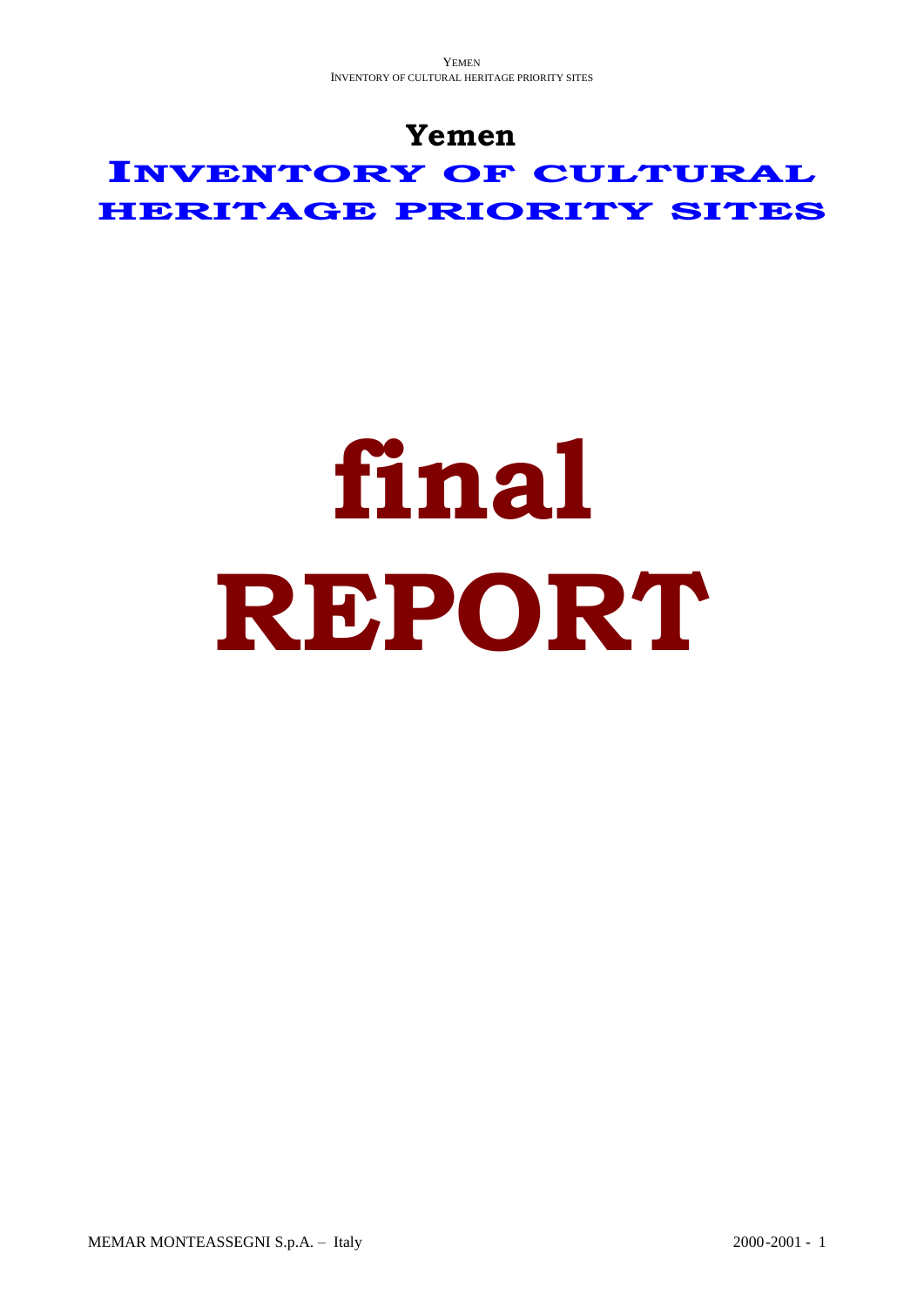### **SUMMARY of the PROJECT "Yemen: Inventory of cultural heritage priority sites"**

This is a true cataloguing project, in the sense that it develops this cognitive activity which necessarily precedes the heritage protection and development activities. The work, "Yemen-urban management project Inventory of cultural heritage priority sites", is financed by the Italian Foreign Ministry and managed by the World Bank in coordination with the Yemeni Institutions and under GOAMM's scientific direction. Its aim is to test and set up the two levels above mentioned in order to realise a "unique heritage register" by means of a central office and an initial regional one.

#### In **Sana'a** …

Activities will concern the realisation of a furnished, equipped and operative office with local personal, which Memar prepared during the project.

#### … for all **Yemen**:

- 1. **GENERAL METHODOLOGY.** The scientific and operational methodology has been defined. It will be valid for the whole country and it will be able to collect the sites, complexes and monuments data on the archaeological and historical sites through core data, local pictures in each single region. The methodology will also include archaeological specimens and art objects are concerned.
- 2. **ON THE NATIONAL LEVEL: SURVEY OF DOCUMENTARY SOURCES.** Archives will be created on the studied areas by direct surveys and then represented on the cartographyelements for the recording the museums' content as far as. At the same time we begun creating archives of documentary sources: books, articles, reports, cartography, etc. (at least 8 operatives, 3 of them from inner Administration).
- 3. **NATIONAL COMPUTERIZED SYSTEM.** We are creating a database which will be linked to the digital oriented cartography.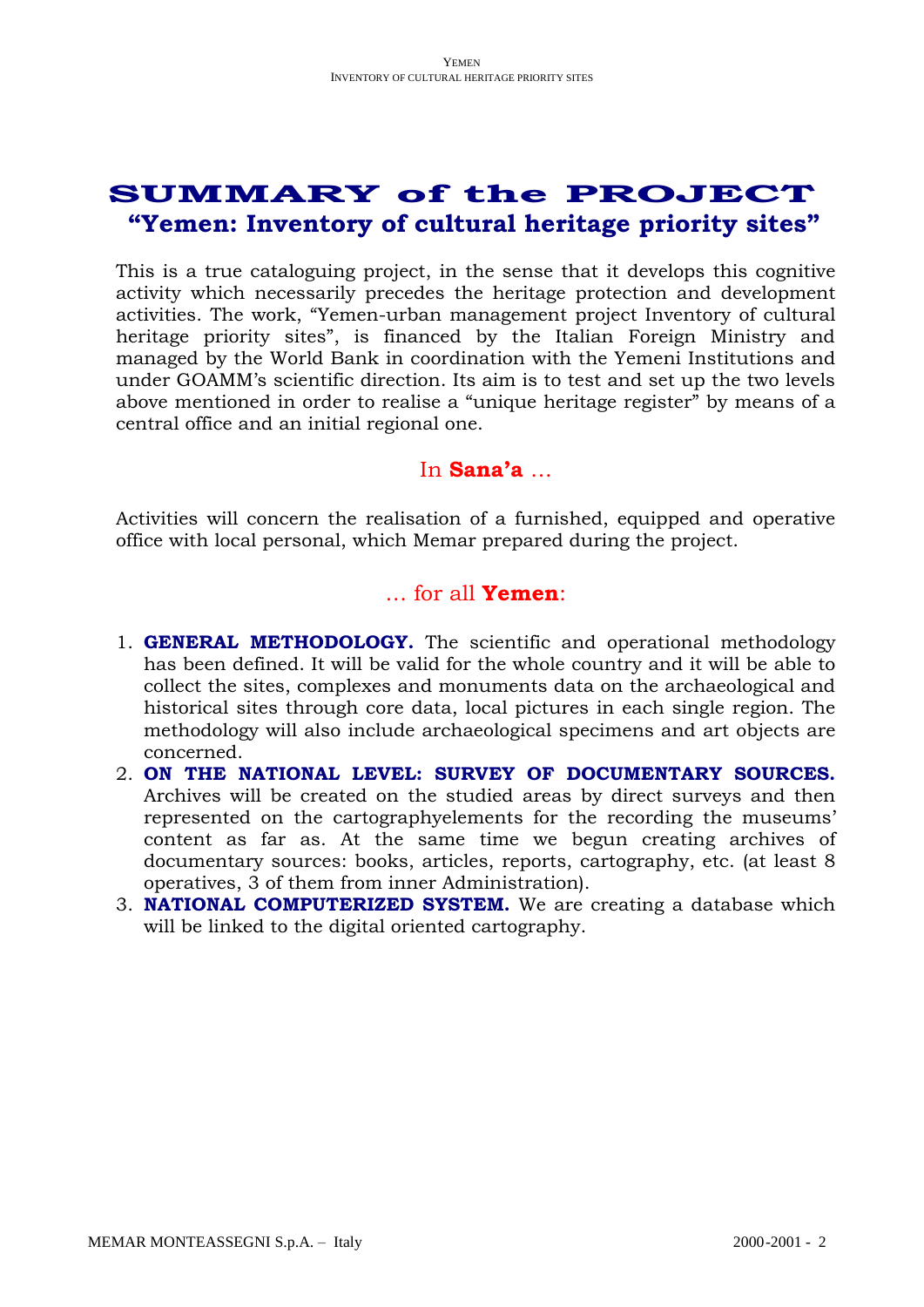YEMEN INVENTORY OF CULTURAL HERITAGE PRIORITY SITES

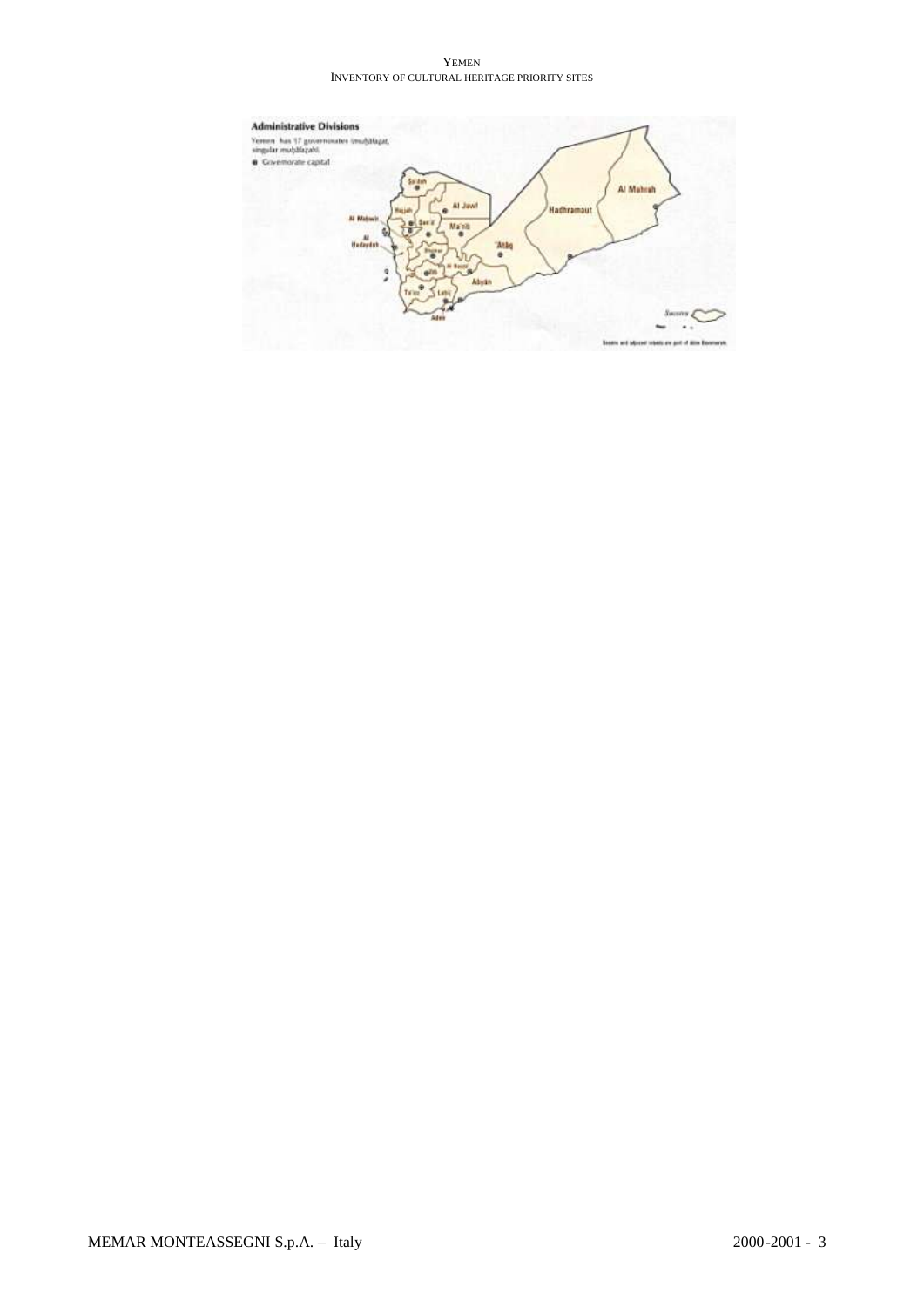#### In **Wadi Hadramaut** …

Since no set of protection laws as yet exists in Yemen, it will be necessary to proceed directly with the identification of the entire historical-artistic heritage, restricted to Wadi Hadramaut, to call to the attention of the competent authorities. It will then be necessary to predispose and experiment, in agreement with the Client and with the support of internationally recognized experts in the regional and local culture, a "scientifically" correct methodology consistent with the "administrative" objectives to be reached. It will be necessary to identify the cultural, archeological and architectural territorial heritage, made up of "single" monuments, aggregates of "complexes" or monuments stratified in "ancient cities". In any case, from the single isolated monument to the cities, we intend to use, in the documentation with records, surveys and photos, the concept of "site" as a statistical unit necessary for comprehending and describing the cultural territorial heritage. Activities deal here with the realisation of a furnished, equipped and operative office with local personnel, which Memar prepared during the project. Regarding heritage data, we plan to realise computerised archives of the "archaeological" and "historical sites" (made up of core data and cartography). By studying the priority sites, within less than a year a series of co-ordinated activities will be realised in order to start up the cultural heritage inventory. We shall get an organised and unified result on two distinguished levels even on the territory. All of Yemen and Wadi Hadramaut.